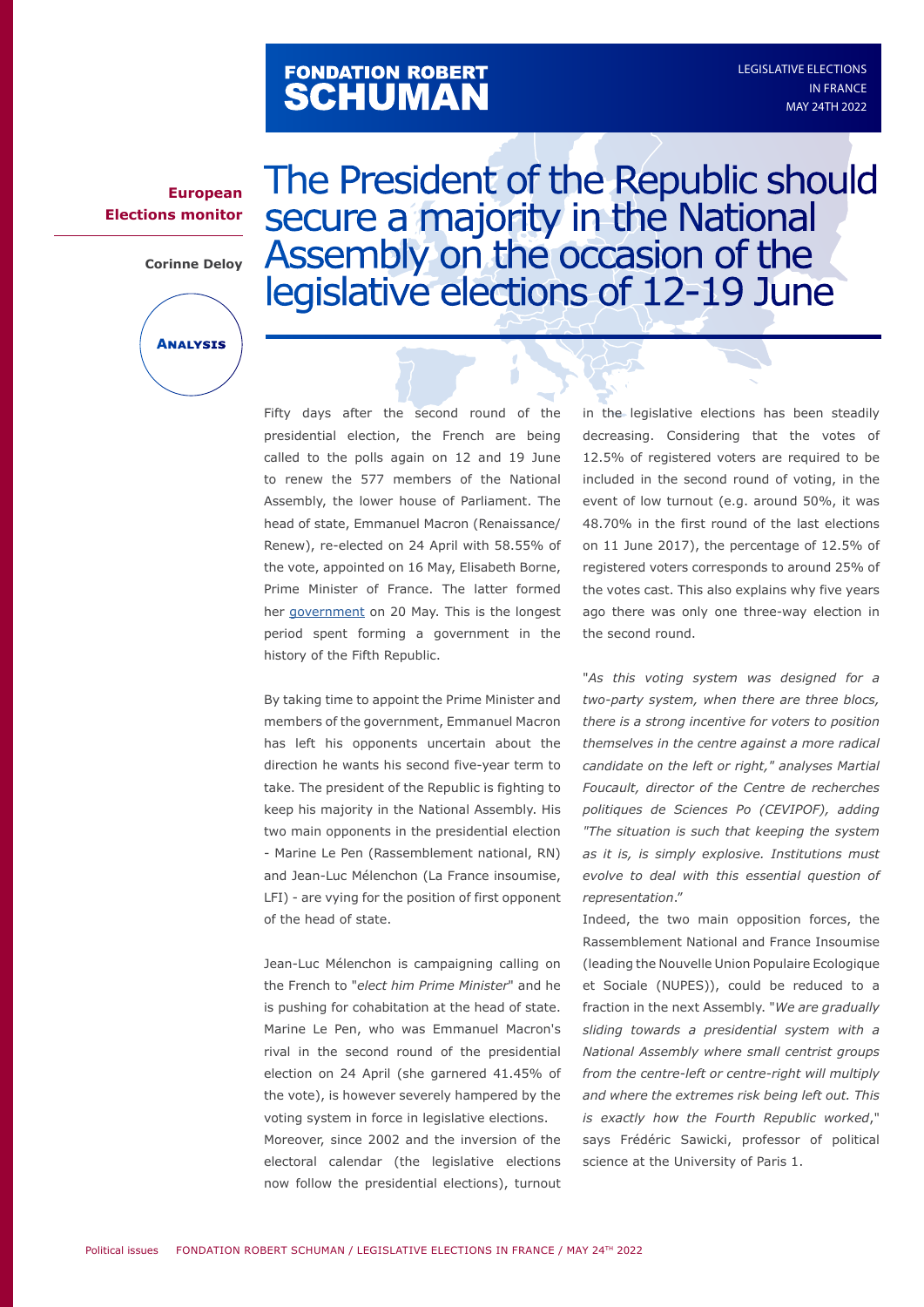**The President of the Republic should secure a majority in the National Assembly on the occasion of the legislative elections of 12-19 June** May 24th 2022

According to the latest opinion polls, the Ensemble confederation (presidential majority) and the NUPES (left-wing forces) are running neck and neck (around 26% of the vote) for the first round of voting on 12 June. The Rassemblement National is credited with 21% of the vote and Les Républicains (LR), allied to the Union des Démocrates et des Indépendants (UDI), with 10%. About 5% say they will vote for the candidates of Eric Zemmour's Reconquête! (R).

However, the presidential majority is expected to win in the second round of voting on 19 June: possibly taking around 300 seats in the National Assembly, thereby exceeding the absolute majority of 289. The left-wing are forecast to win 170 deputies. The Rassemblement National is credited with around 30 seats and Les Républicains/Union des Démocrates et des Indépendants with around 60.

The official campaign for the legislative elections will start on 30 May and end on 10 June at midnight.

### **The presidential majority should retain its majority in the National Assembly**

The bonus for the incumbent and the objective of offering a majority to the elected President of the Republic should benefit Emmanuel Macron on 12 and 19 June. The aim of the presidential majority, grouped under the label *Ensemble*, is to win a majority as large and solid as that of the previous five-year term, i.e. around 340-350 deputies in the Palais Bourbon, the seat of the National Assembly.

For these legislative elections, the presidential majority can no longer play on novelty as it did five years ago, but it must defend its record and set its course for the next five years.

The appointment of Elisabeth Borne, former Minister of Labour, Employment and Integration (2020-2022), Ecological Transition and Solidarity (2019-2020) and Transport (2017-2019), to the post of head of government on 16 May, can therefore be read as a wish by Emmanuel Macron to take his majority towards the left. The new Prime Minister, long close to the Socialist Party (PS), indeed worked with former Prime Minister (1997-2002) Lionel Jospin and Ségolène Royal.

Elisabeth Borne is a member of *Territoires de progrès,* a party that defines itself as the social-democratic wing of the presidential majority.

By his choice and that of the members of the new government, Emmanuel Macron hopes to win over voters of the social-democratic left who reject the radicalism of the new left-wing pole led by Jean-Luc Mélenchon.

Several ministers of the outgoing government have retained their portfolios, including Bruno Le Maire, in charge of the Economy, Finance and Industrial and Digital Sovereignty; Gérald Darmanin, Home Minister, and Eric Dupond-Moretti, Justice Minister. Finally, Damien Abad, who was still chairman of *Les Républicains* group in the National Assembly a few days ago, will be Minister for Solidarity, Autonomy and the Disabled.

As for the method, the presidential majority was transformed on 5 May into a confederation called "Ensemble", which brings together three political parties: Renaissance, formerly Republic on the Move (LREM), the Democratic Movement (MoDem), party of François Bayrou, and Horizons, party of former Prime Minister (2017-2020), Edouard Philippe.

Emmanuel Macron supported the formation of a single party but had to bow to François Bayrou who defended a confederal model. However, it was agreed that MoDem and Horizons will each be able to form a parliamentary group (provided they get 15 MPs), but that they will not be able to poach members of another parliamentary group from the majority during the fiveyear term.

"*The party has been reformed and is open to all elected representatives, wherever they come from, and to the current and future partners of the presidential majority,*" declared Stanislas Guerini, general delegate of Renaissance, who was appointed Minister of Transformation and Public Service on 20 May. The presidential majority aims to attract "orphaned" voters, from both the right and the left, who no longer recognise themselves in the parties that have long dominated the French political scene (on the right, the Republicans, and on the left, the Socialist Party). "*Our respected differences are an asset*," said Edouard Philippe. He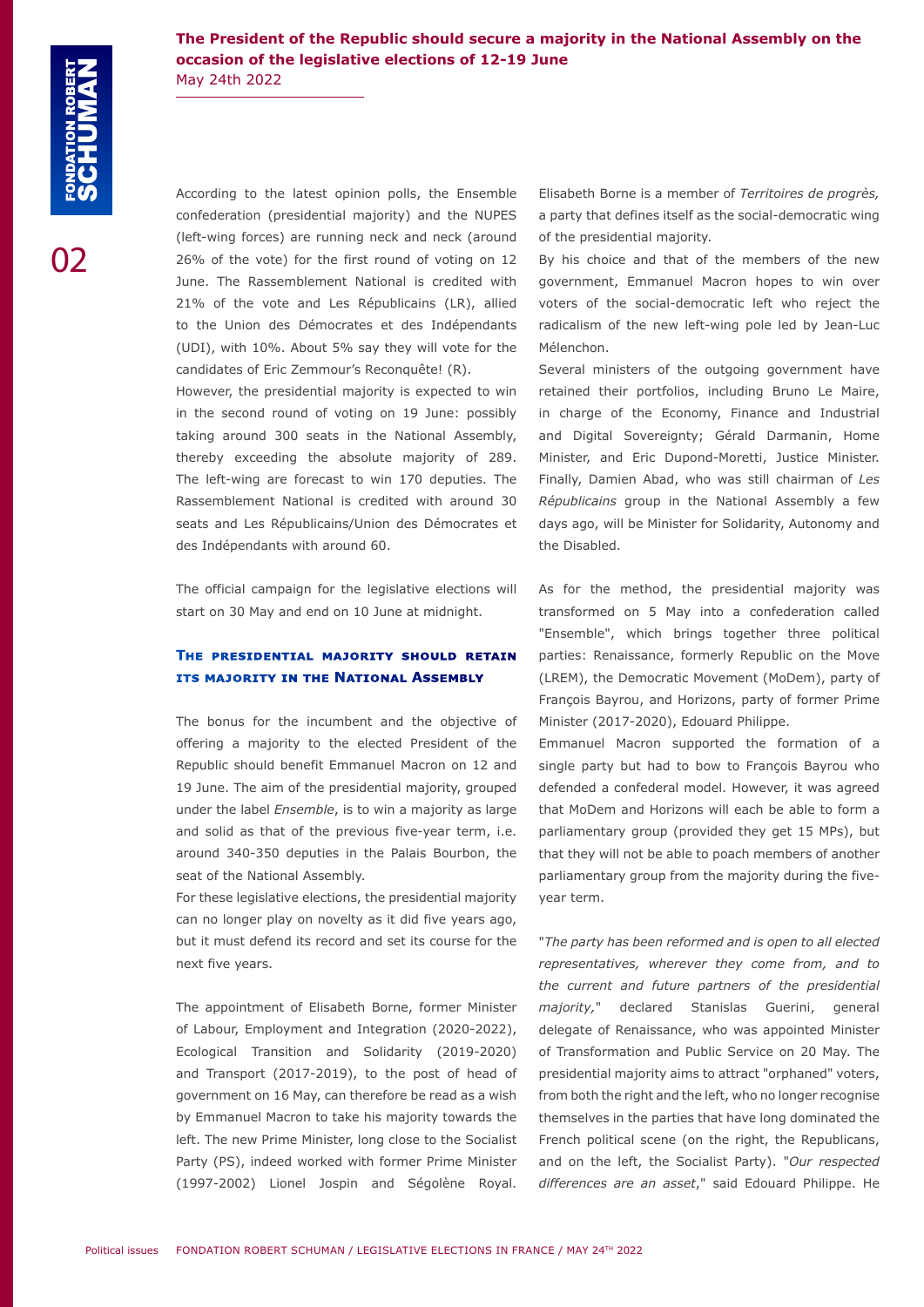would have liked to make his Horizons party a central part of the future majority. For the President of the Republic, Renaissance forms the centre of the majority, the other parties being considered as auxiliary forces.

Renaissance candidates will be present in almost 400 constituencies, MoDem in 100 and Horizons candidates in 58 (having candidates in a minimum of 50 constituencies is mandatory to have access to public funding for the legislative elections).

#### **Rassemblement National and New People's Ecological and Social Union, the battle for the leadership of the opposition**

Marine Le Pen is aiming to win at least sixty MPs for her party after the legislative elections. Five years ago, the RN, whose leader had reached the second round of the presidential election a few weeks before the legislative elections, won 8 seats in the National Assembly. In fact, forming a parliamentary group (i.e. securing at least 15 MPs) would already be a victory. Party leader, Jordan Bardella, repeats: "*This legislative election is the last opportunity, the French must realize this, which will help limit the powers of Emmanuel Macron*". Indeed, it should be noted that no local, regional or national elections will take place in France over the next four years. The French will only be called to the polls for the European elections in spring 2024.

Marine Le Pen, anxious to maintain her popular, anti-liberal and anti-European line, refused any rapprochement with Eric Zemmour, another populist right-wing candidate in the presidential election (7.07% of the vote in the first round on 10 April). After her defeat, the RN candidate virtually disappeared from the political landscape in the weeks following the election. This absence allowed Jean-Luc Mélenchon, who on 19 April, between the two rounds of voting, asked the French to "*elect him Prime Minister*", to occupy the field. The leader of La France insoumise (LFI) has achieved his old dream as he has succeeded in creating, in record time, an alliance between all the forces of the left, an alliance dominated by his own formation. Called the New Popular Ecological and Social Union (NUPES), it includes the Socialist Party (PS), the

Communist Party (PCF) and Europe Ecologie-Les Verts (EE-LV).

Jean-Luc Mélenchon is the representative of a radical left. The four parties of the new left-wing union held very different, even antagonistic, positions on several subjects until just a few days ago. They seem to have finally found minimal agreements. "*The history of the whole left is to have made possible things that were impossible*," said Olivier Faure, leader of the PS, after the controversial rally of the PS to the NUPES. The former, which will only be able to present 30 candidates, will therefore not be able to receive public funding!

The four parties agreed on a programme comprising 650 measures. These include raising the minimum wage to €1,500, access to retirement from the age of 60 with 40 years of service, a freeze on essential prices, France's exit from nuclear power by 2045 (which assumes that renewable energies alone will enable the country to meet its energy needs), the creation of at least one million jobs through investment in the ecological and social transition, the establishment of a shield to limit the share of the budget devoted to housing, the re-establishment of the wealth tax, the establishment of a VI Republic "*to reconcile citizens with their institutions and revitalise democracy*" with the introduction of citizens' initiative referendums (RIC), the right to disobey certain rules of the European Union, in particular economic and budgetary rules such as the respect of the Stability and Growth Pact, the rules of competition or the "*productivist and neoliberal*" orientation of the Common Agricultural Policy (CAP). The pro-European ecologists and socialists said they agreed with the idea of disobeying European rules as long as this was done in compliance with the rule of law!

The Republicans (LR) are counting on their territorial base to keep most of their MPs but they are struggling to find their place on a political scene divided into three blocs after the heavy defeat in the presidential election of their candidate, Valérie Pécresse, who won 4.78% on 10 April. LR has set itself the goal of remaining the main opposition group in the Assembly and retaining the presidency of the Finance Committee, while its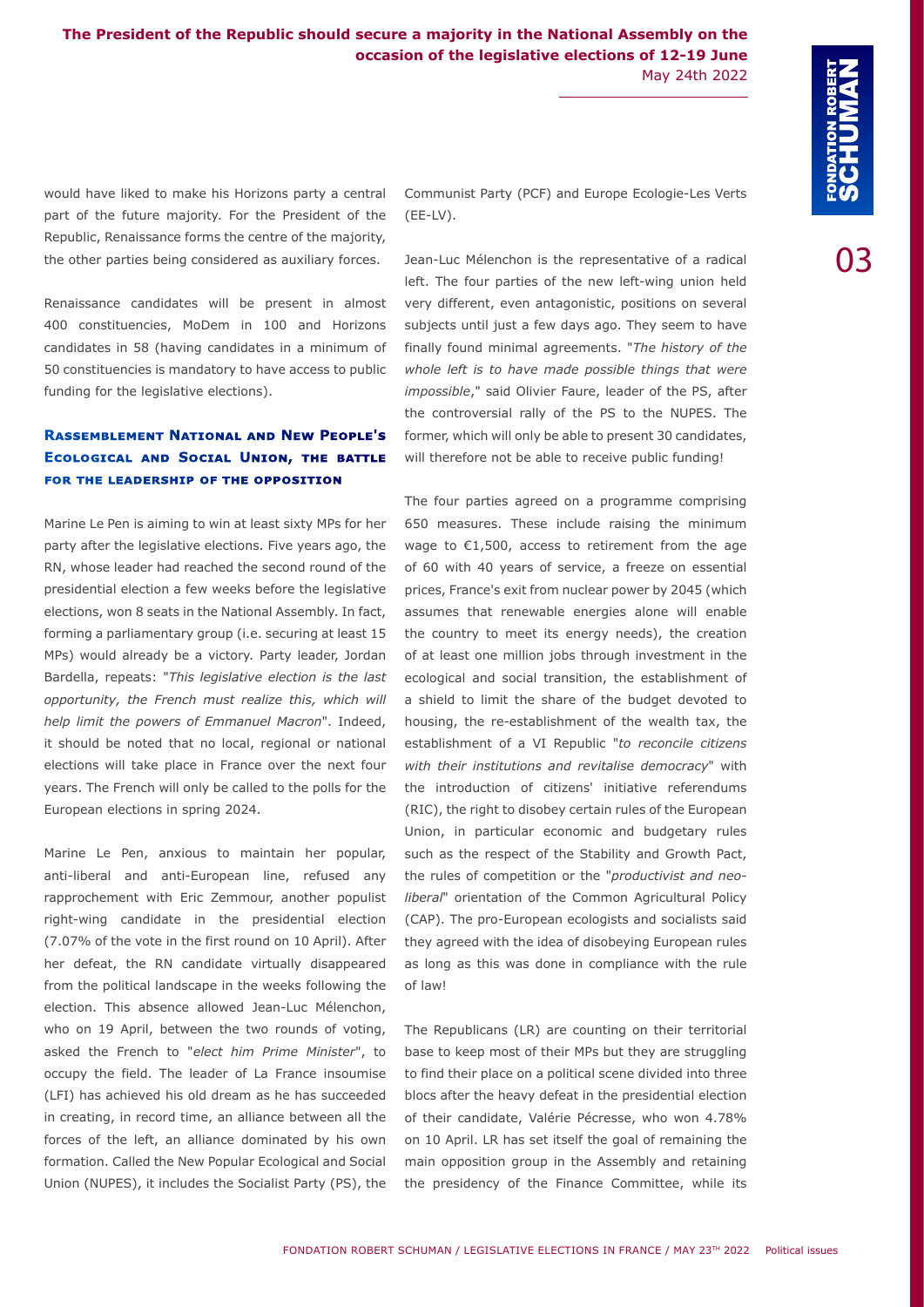**The President of the Republic should secure a majority in the National Assembly on the occasion of the legislative elections of 12-19 June** May 24th 2022

incumbent, Eric Woerth, has joined the presidential majority.

#### **The French Political System**

The French parliament is bicameral. It comprises the National Assembly, the lower house, with 577 MPs elected by direct universal suffrage for five years, and the Senate, the upper house, with 348 members appointed by indirect universal suffrage for six years.

MPs are elected by a two-round majority system in 577 constituencies (556 for the departments of metropolitan France, 10 for the departments and territorial communities of overseas France and 11 for French citizens living outside France). To be elected in the first round of voting, a candidate must win an absolute majority of the votes cast and that this figure corresponds to at least one quarter of the registered voters. If no candidate is elected in the first round, a second round is held one week later. All candidates who won at least 12.5% of the registered voters in the constituency in the first round can stand in the second round. If only one candidate fulfils this condition, the candidate with the second highest number of votes in the first round is allowed to stand.

In France, political parties receive state support in proportion to the number of votes won by each of them in the legislative elections for any candidate obtaining a minimum of 1% of the votes in at least 50 constituencies (or in all those where the party's candidates were present in the case of the overseas territories). On average, each vote earns €1.64 per year for five years and an elected member earns €37,400 for his or her party. Campaign expenses are capped at €28,000 per candidate, plus €0.15 per inhabitant of the constituency in which the candidate is running. The average expenditure is around €70,000.

The electoral law obliges political parties to nominate at least 50% (give or take 2%) of women candidates in the parliamentary elections. Parties that do not comply with this principle have their state support reduced by a percentage equal to half the difference between the number of candidates of each sex and the total number of candidates. Since the law of 16 February 2014, the combination of a parliamentary mandate with a local executive function is prohibited.

The political parties that won seats in the National Assembly in the last legislative elections of 11 and 18 June 2017 are divided into 9 groups:

– - La République en marche (LREM), the party of the President of the Republic, Emmanuel Macron founded in April 2016, has 267 deputies;

- Les Républicains (LR), a right-wing party led by Christian Jacob, has 101 seats;

- The Democratic Movement (MoDem), a centrist party led by François Bayrou, has 57 MPs;

- the Socialist Party (PS), led by Olivier Faure, has 28 MPs;

- Agir, a centrist party led by Franck Riester, Minister Delegate to the Minister of Europe and Foreign Affairs, in charge of Foreign Trade and Attractiveness, has 22 MPs;

- Union des démocrates et des indépendants (UDI), a centrist party led by Jean-Christophe Lagarde, has 19 seats;

- Libertés et territoires, has 18 deputies,

- France Insoumise (LFI), a left-wing populist party led by Jean-Luc Mélenchon, has 17 seats;

- Gauche Démocratique et Républicaine, which includes the elected communists, has 15 deputies.

The National Assembly also has 23 non-affiliated MPs, including the 8 elected by the Rassemblement National.